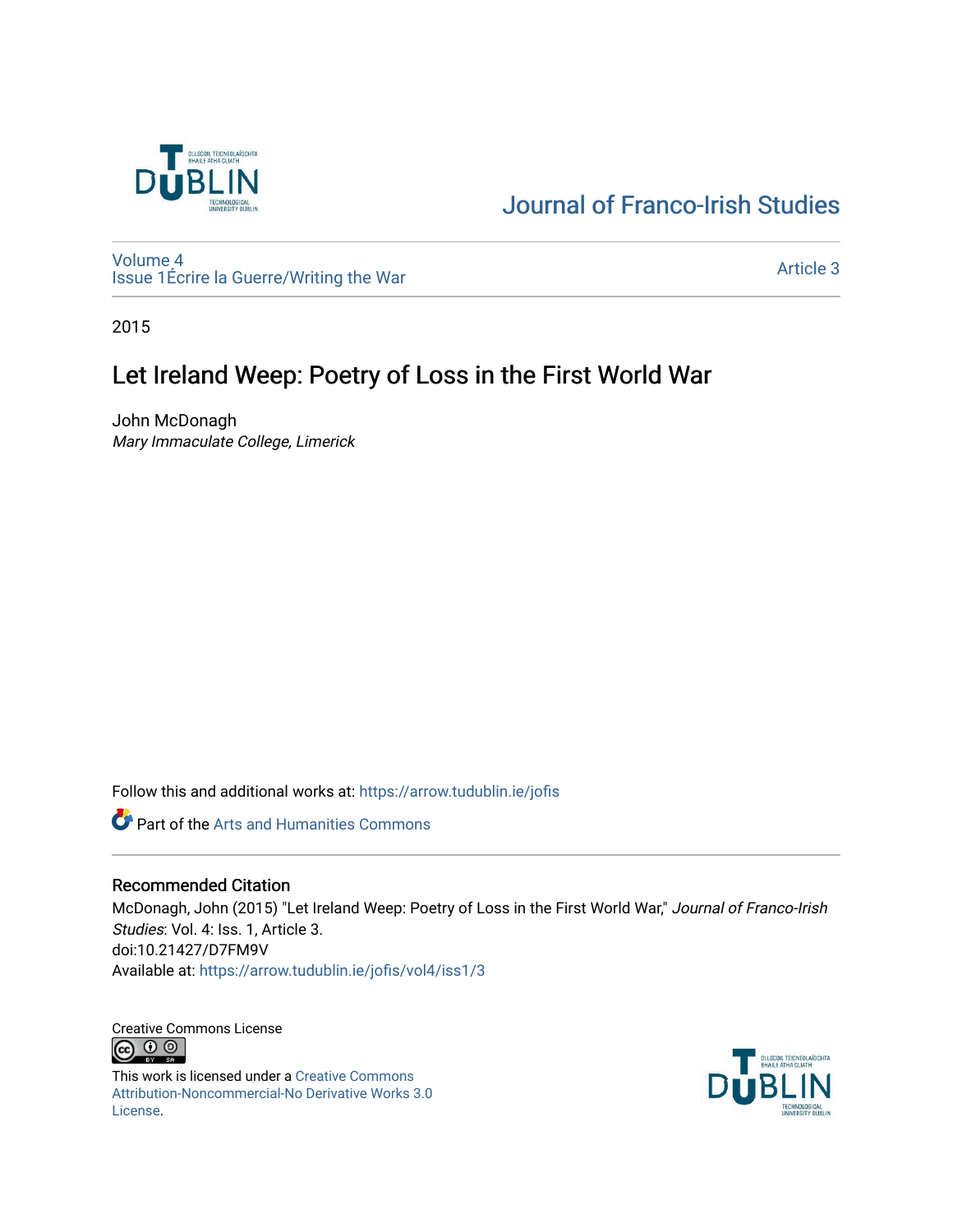#### **John McDonagh**

#### **'Let Ireland Weep': Poetry of Loss in the First World War**

The 2014 centenary of the outbreak of the First World War was marked on the Champs Elysées in Paris by a series of enlarged black and white photographs, mounted on mini billboards running the length of the city's most prestigious boulevard. The images focus on the social and cultural impact of the fighting, varying from cigarette-puffing Tommies in the trenches of the Somme to pots and pans being melted down to make munitions. The photographs show just how international the war turned out to be, with soldiers from all five continents engaged in the four year struggle for supremacy in Europe. Images of ordinary human interaction, even between the combatting troops, point to the enormous human cost entailed in the playing out of old treaties and alliances. The war touched the lives of millions of people throughout the world, and the exhibition is a prescient reminder of just how much damage was wreaked during the fighting. The photographs serve another function, however. They are indicative of the technological advances that marked this particular war, with tanks, machine-guns and aircraft complementing the traditional horse-mounted cavalry, the bayonet-armed rifles and crude trench fortifications. This contrast marks the First World War as something of a social, political and military watershed, traditionally unsophisticated in the sense of the enormous loss of life for the gain of little territory, yet radical in terms of the extent to which the war was filmed, recorded, photographed and, most significantly, written about. Indeed, this exhibition is a very early example of the photo-journalism that is such a feature of contemporary war reporting in that the images are designed not as propaganda for any one side but act as an objective record of the degree to which the war affected the ordinary lives of millions of people, least of all the estimated sixteen million people, both military and civilian, who died in the process. It can be argued that the globalisation of society, which many present as a relatively recent phenomenon, finds some of its roots in the conflict played out largely in the flat, fertile plains of the north western European continent, and that the First World War was the first global conflict to truly lodge itself into the burgeoning media-saturated culture that is so familiar in the  $21<sup>st</sup>$  century.

The literary response to the conflict was yet another reason why the First World War continues to hold a special interest in the cultural life of Europe. The men who enlisted, and those who were conscripted, included playwrights, novelists, artists and poets, and their responses to their experiences provide a vital literary perspective on the conflict and a unique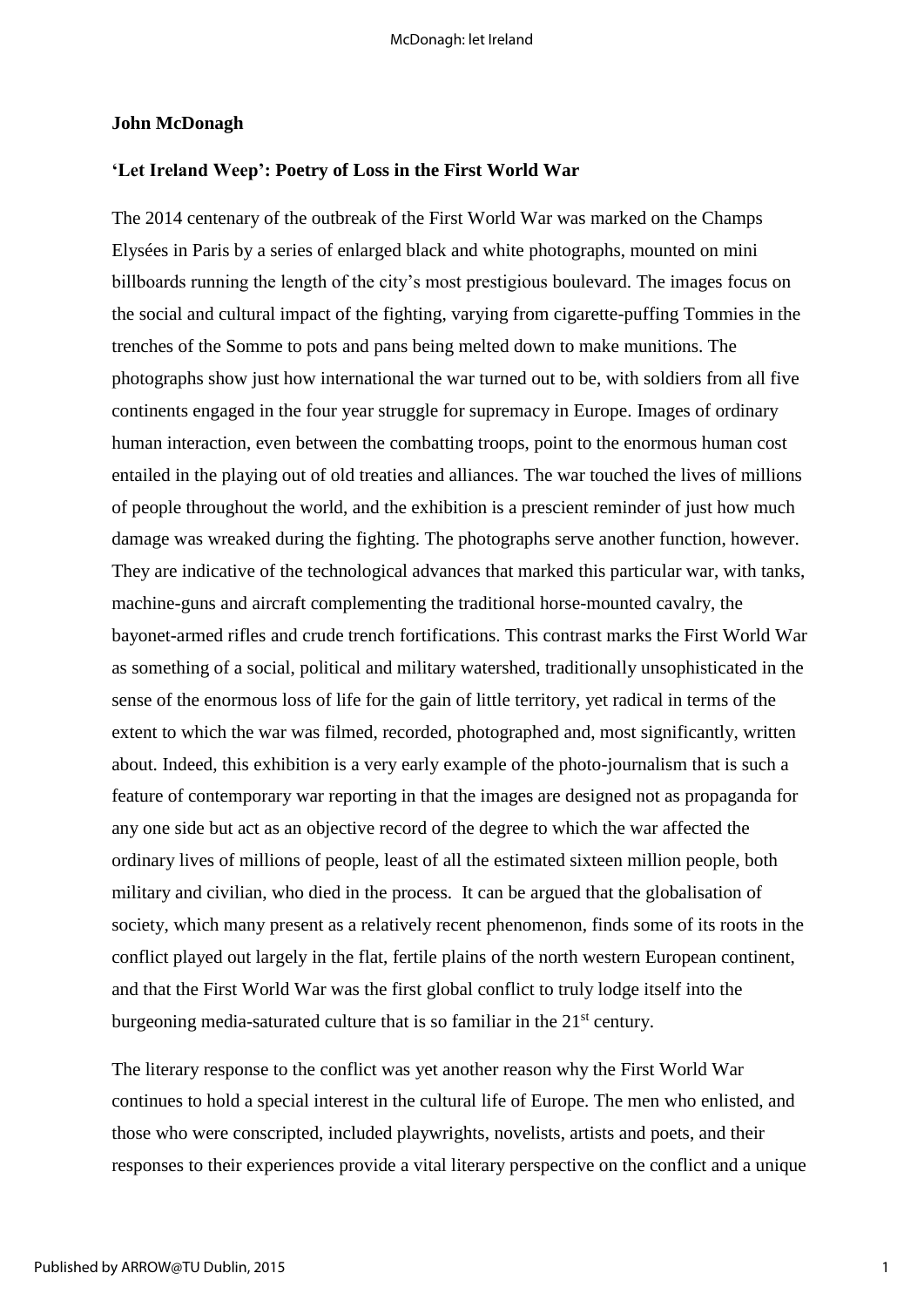insight to the unfolding conflict. Indeed, The Artists' Rifles, established in 1859 as a battalion of volunteers made up largely of artists, writers and poets, saw action in both the Boer war and particularly the First World War, serving as a natural home for those with an interest in both cultural and military life. One of their better known recruits in 1916 was the 23-year old Wilfred Owen, who was to be killed in action a week before the end of the war in November, 1918. He experienced, at first hand, the deadlock on the Western Front, where over 500 miles of trenches stretched from Switzerland to the English Channel, and where warfare occasioned the concept of "going over the top" to an almost certain death. Consequently, an inherent philosophy of sacrifice prevailed amongst the ranks of the soldiers and this finds its way into much of the poetry written at the time. Writing home on the 4<sup>th</sup> of February, 1917, Owen describes the desolate scene facing him:

Hideous landscapes, vile noises, foul language…everything unnatural, broken, blasted; the distortion of the dead, whose unburiable bodies sit outside the dugouts all day, all night, the most execrable sights on earth. In poetry we call them the most glorious. $<sup>1</sup>$ </sup>

Most of Owen's war poetry was written in an incredibly productive period between January, 1917, and November 4, 1918, when he was killed during the crossing of the Sambre–Oise Canal, exactly one week before the signing of the Armistice. His fame was posthumous, largely as a result of the efforts of fellow soldier and poet Siegfried Sassoon, and he saw only four of his poems in print in his lifetime. His *annus mirabilis* was certainly from August 1917 to September, 1918, a period of intense exposure to trench warfare during which his perspective on the futility and brutality of the war begins to harden to what Cecil Day Lewis describes as "savage indignation"<sup>2</sup> . Owen`s poetry signifies the move from the poetry of exhortation and exhilaration to poems of disgust, horror and bitterness. It is the reality of front-line fighting, so appalling in fact and unimaginable by those who had not experienced it, that gives Owen`s poetry its true force, allied to an increasing awareness of the futility of the entire exercise. Often the approach is factual and the tone objective, unflinching in its desire to record the reality of death and injury faced by the millions of soldiers at the front. His poetry of protest highlights the gulf between the fighting soldier, the commanders and the civilians at home, each portrayed with different degrees of culpability in what William Butler

<sup>1</sup> Ed. C. Day Lewis, *The Collected Poems of Wilfred Owen* (London: Chatto and Windus, 1963), p. 22.

 $<sup>2</sup>$  Lewis, p.24.</sup>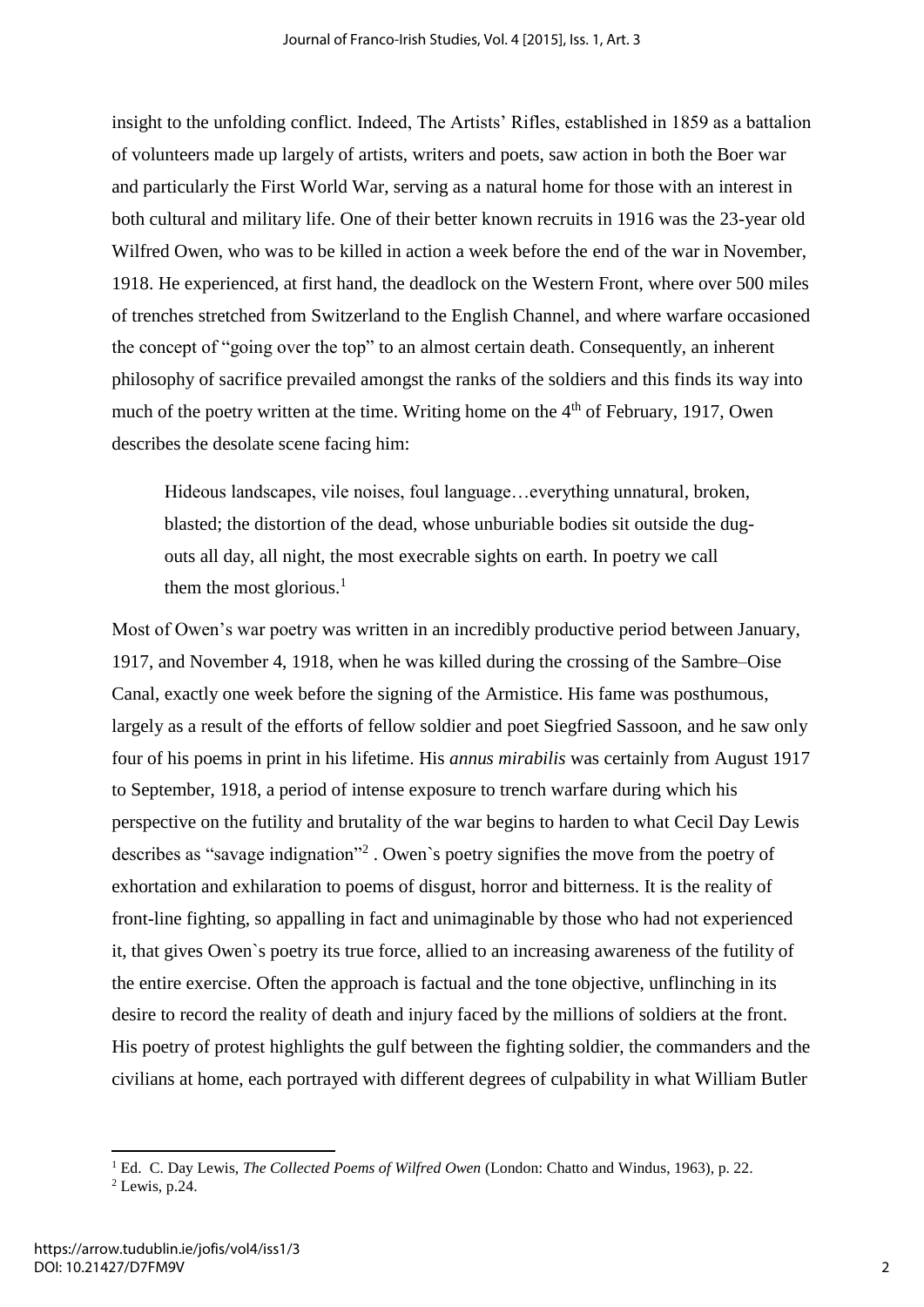Yeats referred to "this casual comedy"<sup>3</sup>. Owen's "Anthem for Doomed Youth" perfectly captures the pervading tone of his work:

What passing-bells for these who die as cattle?

— Only the monstrous anger of the guns.

Only the stuttering rifles' rapid rattle

Can patter out their hasty orisons.

No mockeries now for them; no prayers nor bells;

Nor any voice of mourning save the choirs,—

The shrill, demented choirs of wailing shells;

And bugles calling for them from sad shires.<sup>4</sup>

The Irish contribution to the First World War has been, until recent times, a source of much controversy, given the chronological coincidence of the Easter Rising, which took place in Dublin between the 24<sup>th</sup> and 29<sup>th</sup> April, 1916, with some of the most pivotal battles of the war. For example, at the Battle of the Somme on July  $1<sup>st</sup>$ , 1916, a mere eight weeks after the Rising, 19, 240 soldiers were killed, making it the bloodiest day in the history of the British Army. An estimated 200,000 Irishmen served in the British army over the course of the war, suffering nearly 50,000 fatalities, a figure that dwarfs the casualties of the Rising, numbered in the hundreds. Many other Irish-born men, reluctant or perhaps fearful to join the British Army, fought and died with the American, Canadian, Australian and New Zealand forces, but theirs was a history that was largely ignored in post-independent Ireland. Their contribution to the war did not fit easily with the meta-narrative of Irish nationalism, driven as it was by the recognition of the British Army and its various manifestations in Ireland as the embodiment of the inequalities of the colonial regime. This elision from history was not formally addressed until as recently as 1998, on the 80th anniversary of the Armistice, when the then President of Ireland, Mary McAleese, and Queen Elizabeth II, alongside King Albert 11 of Belgium, together dedicated a memorial at Messines to all the Irish people who had fallen in World War One. In her speech on the day, she recalls the travesty of historical silence:

<sup>3</sup> Ed. A. Norman Jeffares, *Yeats's Poems* (London: Macmillan, 1989), p. 287.

 $<sup>4</sup>$  Lewis, p.44.</sup>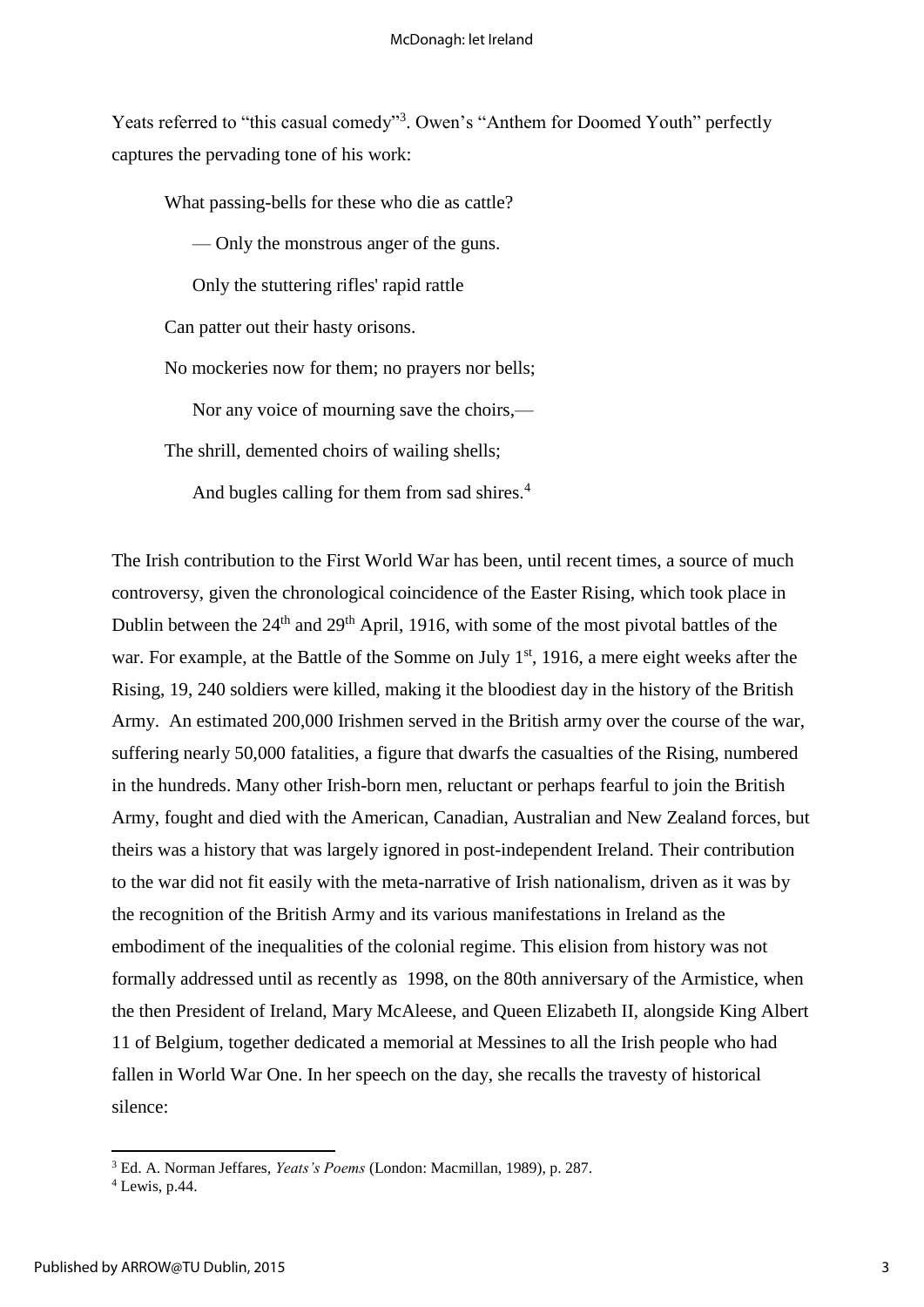Today's ceremony at the Peace Park was not just another journey down a welltravelled path. For much of the past eighty years, the very idea of such a ceremony would probably have been unthinkable. Those whom we commemorate here were doubly tragic. They fell victim to a war against oppression in Europe. Their memory too fell victim to a war for independence at home in Ireland.<sup>5</sup>

The concept of sacrifice, such a strong feature of much early WW1 poetry, was one that was largely coined to describe those who died in the cause of Irish independence in Ireland and not those who decided that fighting in the trenches of Europe in a British army uniform was the best way to secure the realisation of Home Rule, which had been passed by the British parliament in 1914. What is striking, however, are the similarities in the images and language of nationalist poets such as Padraig Pearse and Thomas MacDonagh and the patriotic exhortations of the war verses of English poets John Masefield and Robert Bridges, and they certainly point more to the similar poetic responses to conflict rather than any fundamental ideological differences. Both exhort the concept of an honourable self-sacrifice for the greater good, and images of fields running with the blood of willing participants abound. Indeed, if the names of the respective poets were removed it would be difficult to identify the poems that emanated from such diametrically opposed political perspectives.

On July 31, 1917, Francis Ledwidge was killed by a stray shell while constructing roads for the British Army during the third battle of Ypres. Aged 30, he was to become arguably the best known of the Irish poets whose work was inspired by their varied experiences in the war. Amongst this group were Stephen Gwynne, one of seven nationalist MPs who served at the front, and the artist William Orpen, who travelled to the front as the official artist of the British Army. Orpen's poem "The Church, Zillebeke" captures the grim reality of the confluence of bad weather and a landscape shattered by the conflict:

Mud Everywhere\_ Nothing but mud. The very air is thick with it, The few tufts of grass are all smeared with –

 5 RTE News Archive, November, 1998.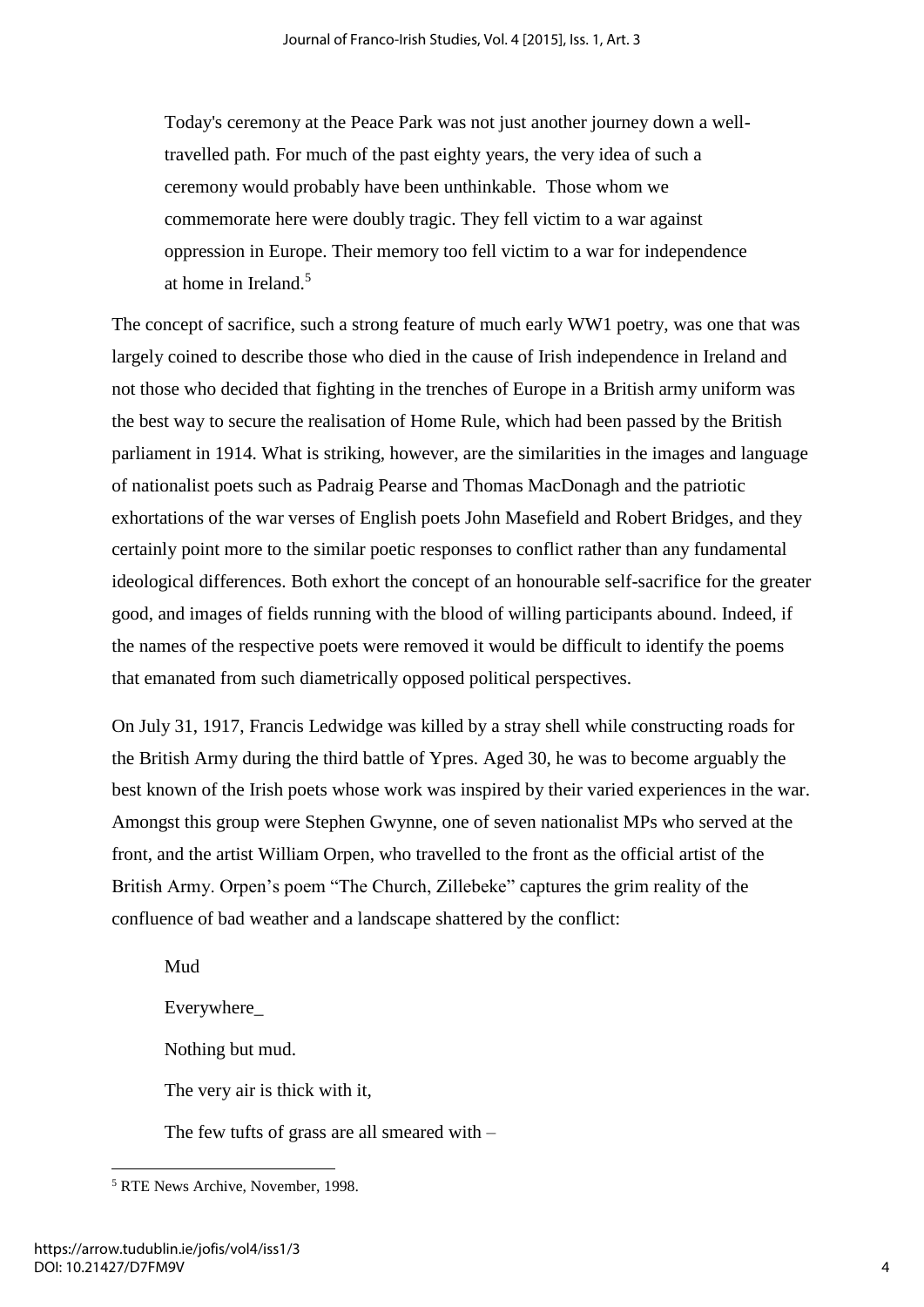### Mud!

The Church a heap of it;

One look and weep for it.

That's what they've made of it –

Mud<sup> $6$ </sup>

Francis Ledwidge was born on the 19<sup>th</sup> of August, 1887, near the village of Slane, Co. Meath. The second youngest of nine children, his fortunes took a dramatic turn for the worse when his father Patrick, a labourer, died suddenly on March, 1892, aged fifty-two. The social convention at the time would have seen the children farmed out to various relatives or even into the care of religious orders, but Anne Ledwidge was a formidable woman who was determined to raise her children herself, and eventually, through the efforts of her elder children and her own willingness to put in long hours of manual labour, she managed to get them educated, apprenticed and eventually independent. Ledwidge spent his teenage years in and around Slane, a village dominated by the Conyngham family, benevolent landlords who encouraged equitable relations with their tenants. Ledwidge's knowledge of and passion for the countryside around Slane features heavily in his poetry and it is for his gentle pastorality as much as his war poetry that he is known. Indeed, some of the most poignant images in his poems feature the verdant fields of north eastern France and Belgium, the shattered landscape he encountered during his time at the front evoking fond memories of the similar landscape of Meath. "Home", written in Belgium in July 1917, shortly before his death, exemplifies the longing Ledwidge felt for his native county and it typifies the sense of fracture and dissonance that he experienced at the front. The robin that he hears singing on a "broken tree" becomes the symbol of the commonality of human experience:

A burst of sudden wings at dawn

Faint voices in a dreamy noon,

Evenings of mist and murmurings,

And nights with rainbows of the moon.

**<sup>.</sup>** 6 Ed. Gerard Dawe, *Earth Voices Whispering: An Anthology of Irish War Poetry* (Belfast: Blackstaff Press, 2008), p.46.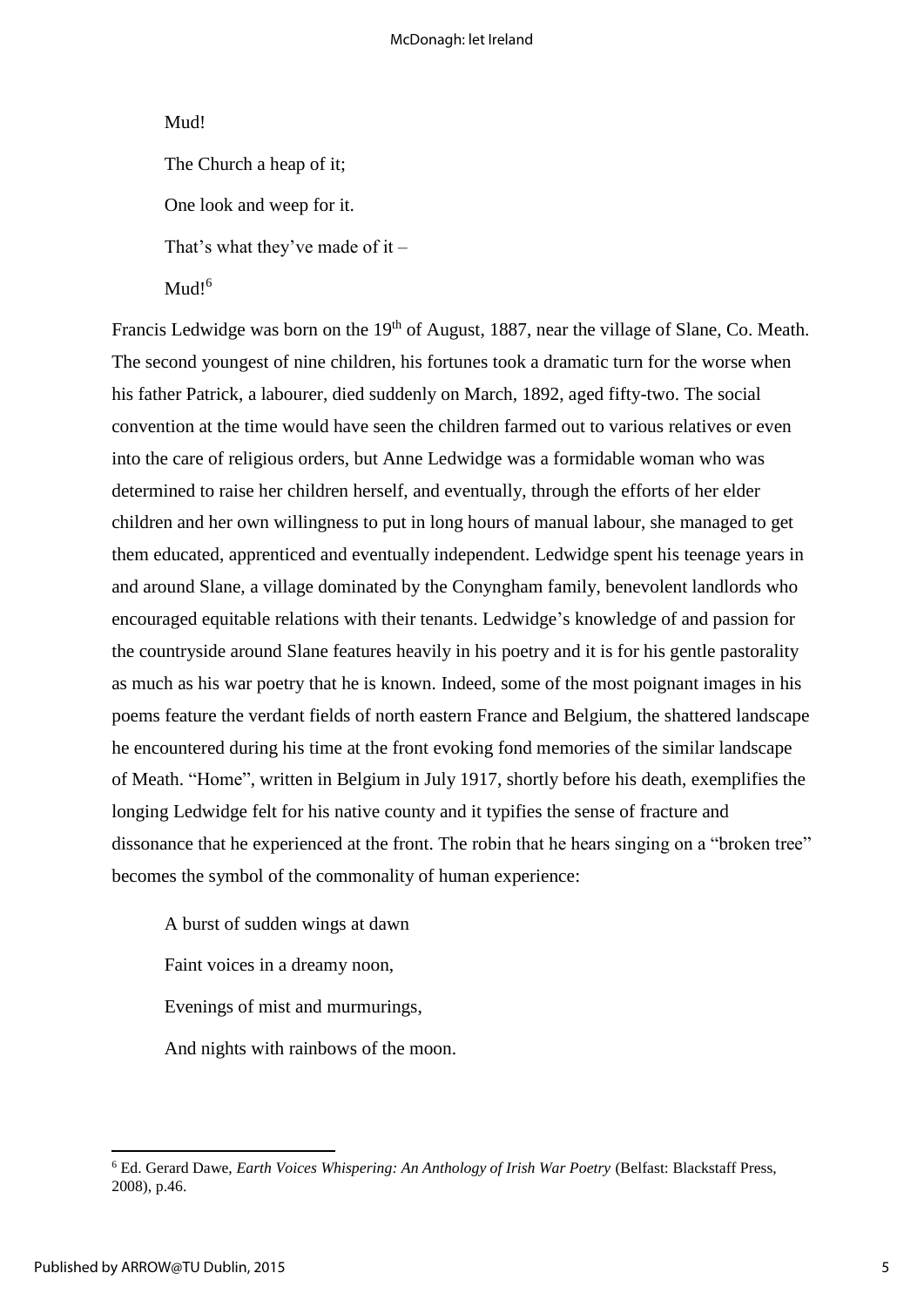And through these things a wood-way dim, And waters dim, and slow sheep seen On uphill paths that wind away Through summer sounds and harvest green.

This is a song a robin sang This morning on a broken tree, It was about the little fields That call across the world to me<sup>7</sup>.

The reference to "the little fields" is an interesting one in that the phrase "brave little Belgium" was often used as a call to arms in various propaganda campaigns by the allies, emphasising that the fate of "little Belgium" would be just the start of the destruction of Europe if the allies did not respond to the German advances. Indeed, in a seminal speech delivered in Woodenbridge, Co. Wicklow, on September 20, 1914, John Redmond, the leader of the Irish Parliamentary Party, explicitly made Belgium the exemplar for the fundamental cause of the war:

The interests of Ireland—of the whole of Ireland—are at stake in this war. This war is undertaken in the defence of the highest principles of religion and morality and right, and it would be a disgrace for ever to our country and a reproach to her manhood and a denial of the lessons of her history if young Ireland confined their efforts to remaining at home to defend the shores of Ireland from an unlikely invasion, and to shrinking from the duty of proving on the field of battle that gallantry and courage which has distinguished our race all through its history. <sup>8</sup>

Before the war, Ledwidge participated in a variety of social, political and agrarian movements in his native county, being heavily involved in the burgeoning trade union movement as well as being an ardent supporter of agrarian reform. He undertook a series of manual labouring jobs in his local area, specialising in road maintenance, and his early poetry

<sup>7</sup> ed. Liam O'Meara, *Francis Ledwidge – The Complete Poems* (Newbridge: The Goldsmith Press, 1997), p.257.

<sup>8</sup> *Irish Independent*, September 21, 1914.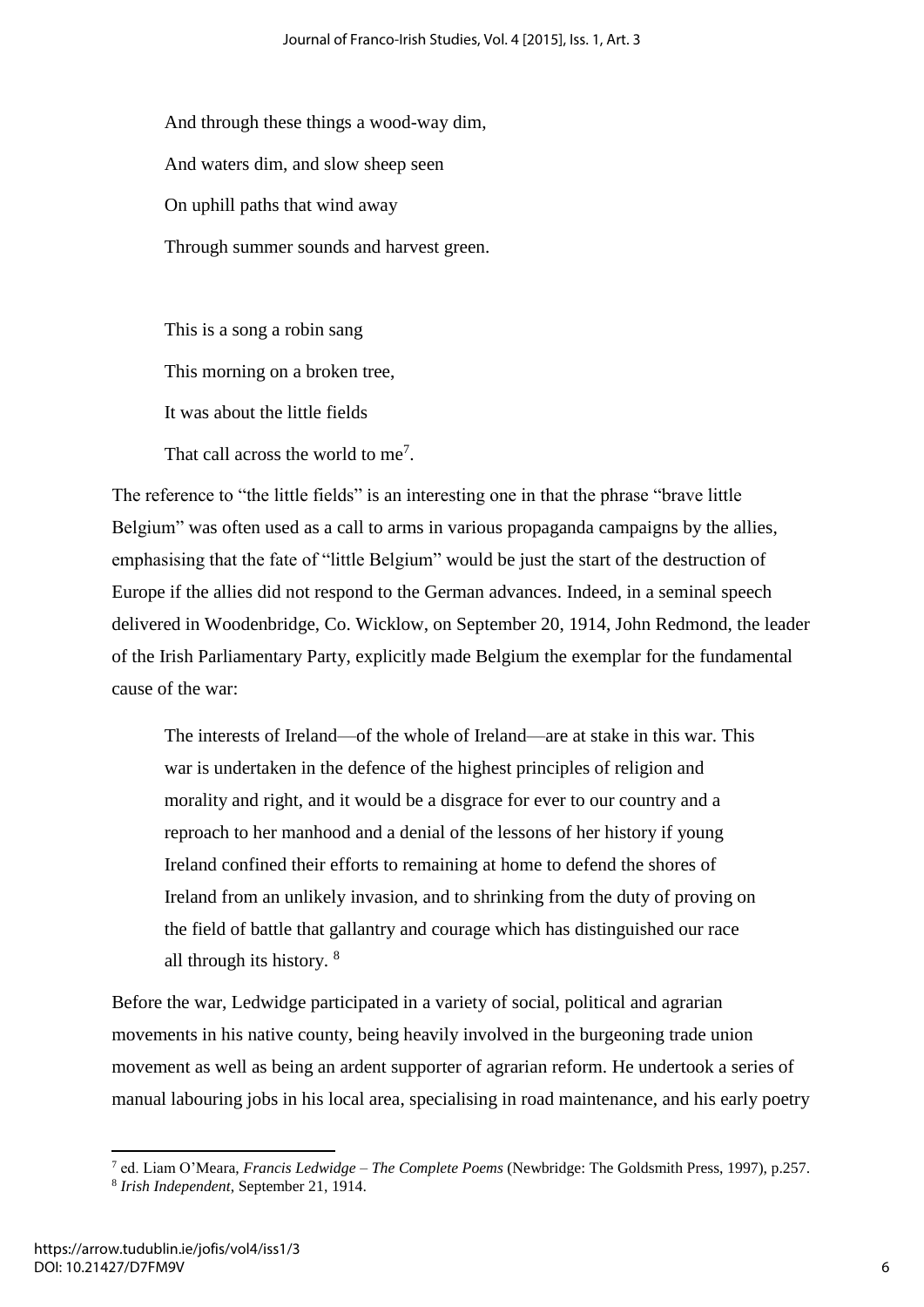evokes a gentle landscape, fertile and productive, and the poet himself emerges as a sympathetic observer of rural Irish life. Indeed, Seamus Heaney commented that these early poems "evoke a certain nostalgia for those decades when this poet was appropriated and gratefully cherished as the guarantor of an Ireland domesticated, pious and demure; his poems used to be a safe bet for the convent library and the school prize, a charm against all that modernity which threatened the traditional values of a country battening down for independence"<sup>9</sup>. However, it was the interest in his work shown by Lord Dunsany that was not only to transform Ledwidges's career, but to change his life completely.

Edward John Moreton Drax Plunkett, 18<sup>th</sup> Lord Dunsany, first met Ledwidge in the summer of 1912 and was immediately taken with the younger man's poems, and in his diary he wrote of their first encounter:

A memorable event had occurred the year before when I got a letter from a young Irishman enclosing a copy-book full of verses and asking if they were any good. He was Francis Ledwidge. I was astonished by the brilliance of that eye that has looked at the fields of Meath and seen there all the simple birds and flowers, with a vividness that made those pages like a magnifying glass, through which one looked at familiar things seen thus for the first time. These poems were so unexpected and were sent or brought to me so frequently, that they gave me the queer impression that this Irish villager had found some coffer, stored in a golden age, brimful of lyrics and lost long ago. $^{10}$ 

Dunsany himself was a noted author, publishing over sixty books in his lifetime. His novels were largely in the genre of science fiction and fantasy, and he established himself as one of the most influential Irish authors in this emerging field in the early decades of the twentieth century. Dunsany was certainly a great supporter of Ledwidge, financially and emotionally, and was instrumental in getting his poems into print, not only during Ledwidge's short lifetime but especially after his death. He also introduced Ledwidge to his literary friends, including William Butler Yeats, George Russell, Padraig Collum, Oliver St. John Gogarty and Lady Gregory, and there are strong Yeatsean influences to be found in much of Ledwidge's early poetry, specifically a pining for an unrequited love and a fascination with the heroes and legends of Celtic sagas and legends. Poems such as "Before the War of Cooley", "The Death of Leag" and "The Passing of Caoilte" can be viewed as relatively

 9 ed. Dermot Bolger, *Francis Ledwidge: Selected Poems* (Dublin: New Island Books, 1992), p.11.

<sup>10</sup> Alice Curtayne, *Francis Ledwidge, a life of the poet* (Dublin: New Island Books, 1998), p.53.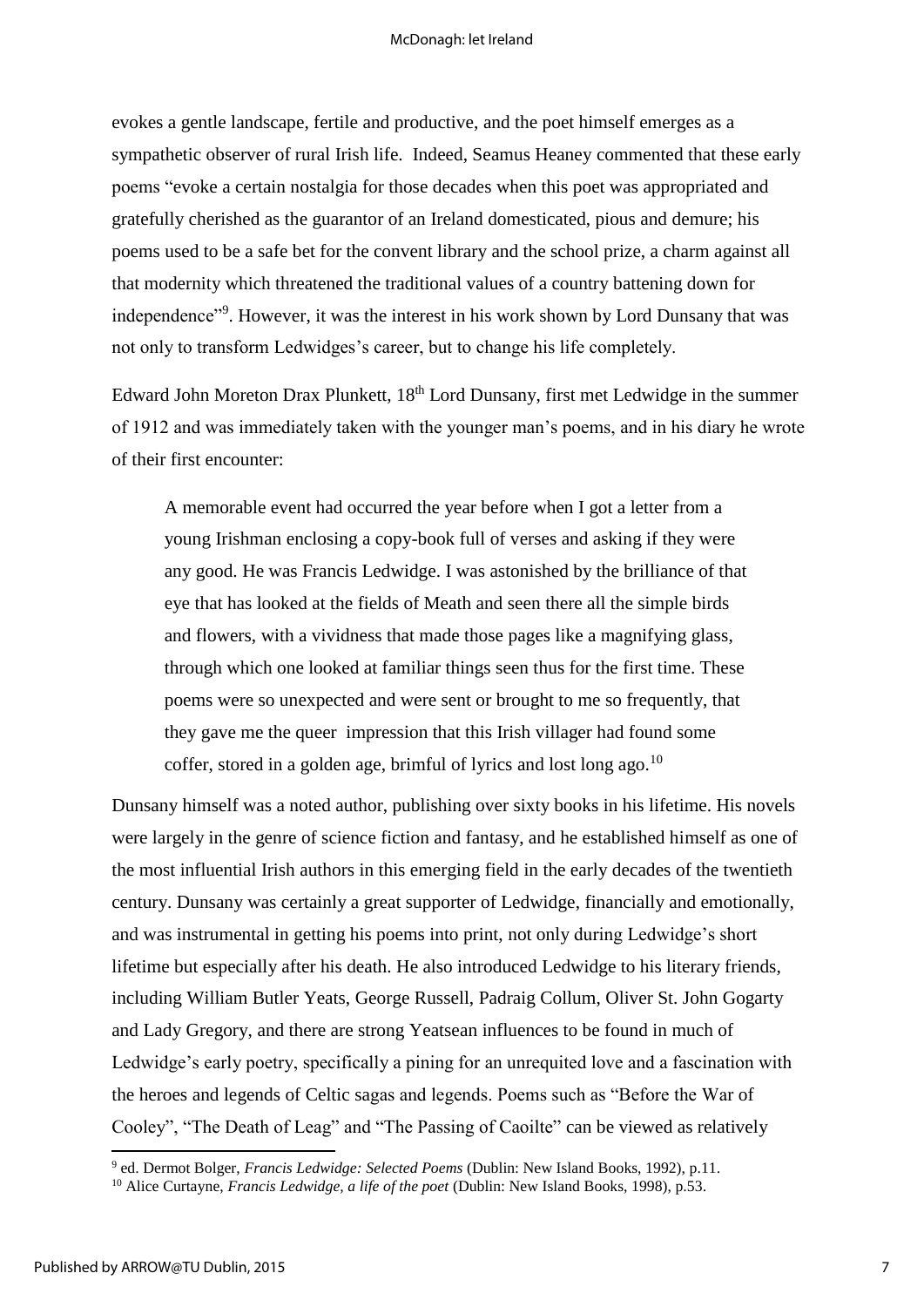generic of the Celtic revivalist poetry of the early  $20<sup>th</sup>$  century. However beneficial Dunsany's patronage was to prove to be, their relationship was far from equal, a point made by Dermot Bolger in his editorial note to the *Selected Francis Ledwidge*, published by New Island Books in 1992:

Much of his work suffers from the flaws of its time, the quality of advice given by a patron who was at once both deeply and generously concerned for him and yet blinkered enough to describe him as a "peasant" in the introduction to his first book $^{11}$ .

One of the unforeseen consequences of his close relationship with Dunsany was Ledwidge's decision to enlist with the Royal Inniskilling Fusiliers in 1914. This was the predominantly Irish regiment of the British Army that was founded in 1881 and which saw service in the Boer War in South Africa and the first and second world wars. Lord Dunsany had joined the regiment at the outbreak of the war, rising to the rank of captain, and his enthusiastic embracing of John Redmond's support for Irish involvement in the war was central in Ledwidge's decision to sign up. However, membership of that regiment was further complicated by their active participation in the suppression of the Rising, thereby blurring the line between the nationalists who enlisted to secure Home Rule and those who chose the route of direct armed resistance. It was this decision to enlist that was to define Ledwidge's short future and in many senses inspire his poetry away from the more pastoral elegies of his earlier work. "The Call to Ireland", written during his training at Richmond Barracks, Dublin, in early 1915, exemplifies his support for the Redmondite cause:

We have fought so much for the nation In the tents we helped to divide; Shall the cause of our common fathers On our earthstones lie denied? For the price of a field we have wrangled While the weather rusted the plow, 'twas yours and 'twas mine and 'tis ours yet

 $11$  Bolger, p.8.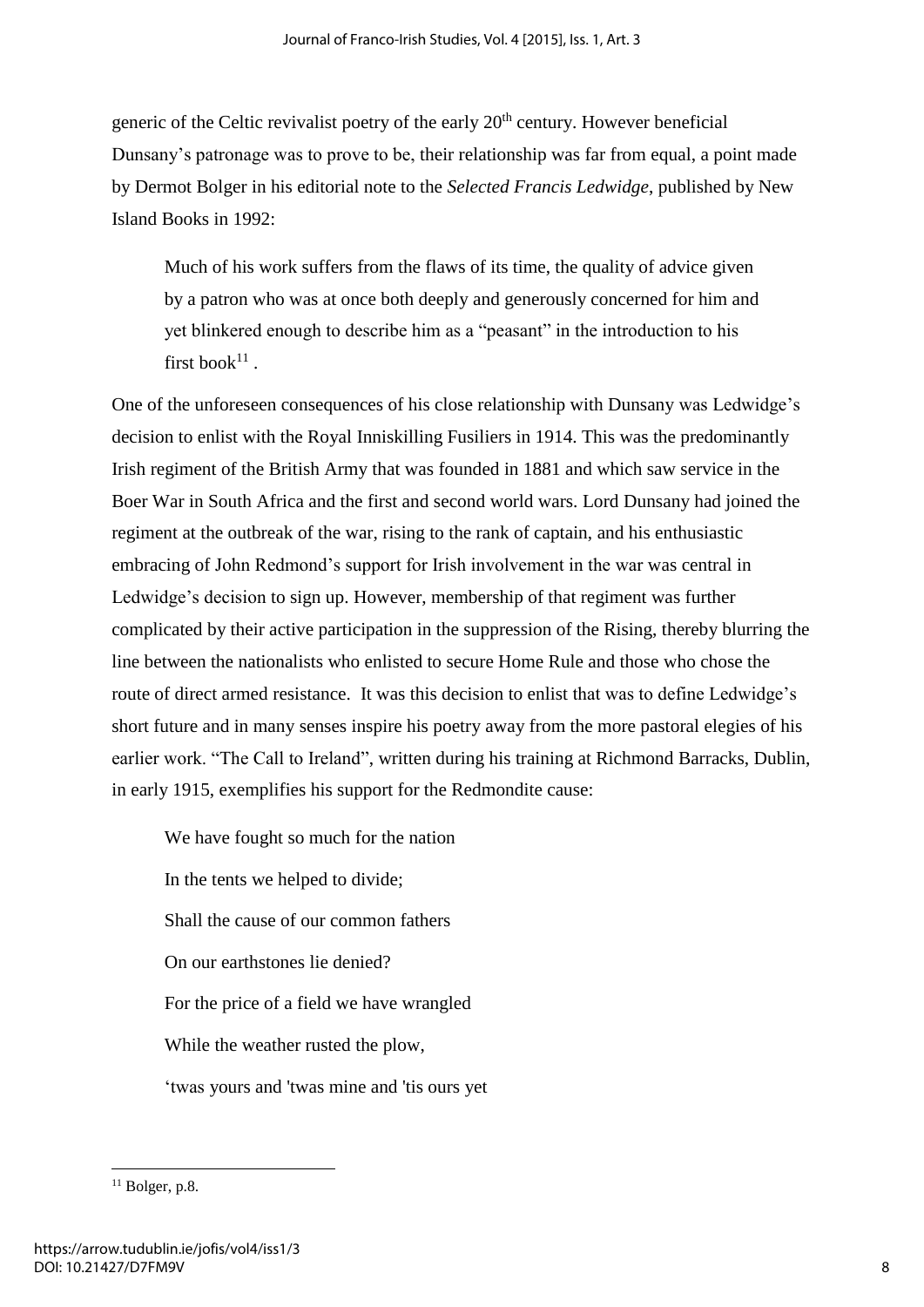And it's time to be fencing it now<sup>12</sup>

Initially, Ledwidge took very well to army life, and a letter written to his old friend Paddy Healy paints a picture that contrasts somewhat with the common perception of military training:

I am having a royal fine time. I only parade one hour per day, the other six I spend in the quartermaster's store as clerk, for which I receive extra pay and mess with clerks in a place specially allotted to them. For breakfast we get tea, bread, butter, fish sometimes, or steak, always something; for dinner, beef, vegetables, and afterwards rice. For tea fish again and usually a pineapple. You can see I am not so badly off after all. I see Lord Dunsany every day, and in the evenings we meet in his quarters and discuss poetry, the thing that matters $^{13}$ .

It is precisely in the conjunction between a fervent Irish nationalism and the expression of that nationalism in a British Army uniform that makes Ledwidge such an interesting figure. The elision of the experiences of Irish soldiers in the Great War, in stark contrast to the hagiographical treatment of the leaders of the Rising, was as a direct consequence of the conflict between those who saw the war as opportunity to further a militant republicanism, and those who saw it as a necessary and honourable prelude to Irish Home Rule. Ledwidge was in no doubt about both the political and moral justification for the war and, as a committed Volunteer, saw it as his direct duty to enlist in the British Army to further the cause of Home Rule. In a letter written in June, 1917, to Professor Robert Chase, an American who had used some of Ledwidge's poems in his lectures, he makes his case clearly:

I am on active service since the spring of 1915, having served in the Dardanelles and the First British Expeditionary Force to Serbia, and after a brief interval at home came to France in December, 1916. Some of the people who know me least imagine that I joined the army because I knew men were struggling for higher ideals and great empires, and I could not sit idle to watch them make for me a more beautiful world. They were mistaken. I joined the British Army because she stood between Ireland and an enemy common to our

 $12$  O'Meara, p. 136.

<sup>&</sup>lt;sup>13</sup> Curtayne, p.85.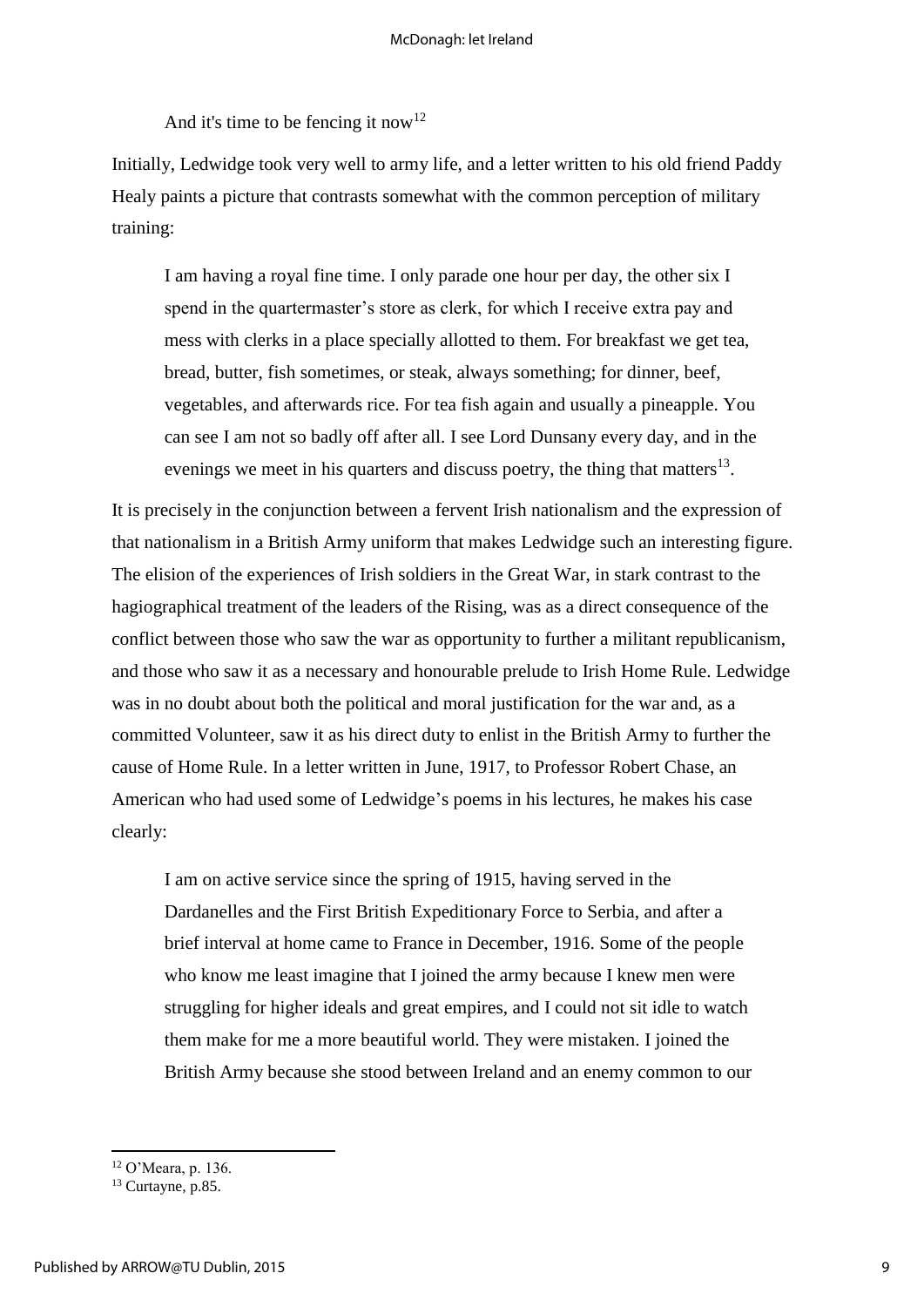civilisation, and I would not have her say that she defended us while we did nothing at home but pass resolutions<sup>14</sup>.

Ledwidge's support for the war was, however, soon tempered, as it was with Wilfred Owen, by the brutal realities of life at the front. Ledwidge is far less political than Owen, preferring to focus on the tragic nature of the loss of life rather than expressing an underlying anger at the futility and unfairness of the conflict as it manifested in the ground. Where Owen directly confronts the inherent injustices of the management of the war and unflinchingly describes the horrific events that he witnessed first- hand, Ledwidge, despite his experiences, remains true to his poetic roots. His critique of the war is less overt and is marked, as Heaney notes, by a "tendermindedness towards the predicaments of others with an ethically unsparing attitude towards the self<sup>"15</sup>. However, his allegiance to the British Army was severely tested after the executions which followed the Easter Rising, a drawn out affair which began with the execution of Padraig Pearse on May 3, and concluded with the execution of James Connolly on May 12. Ledwidge took these events badly, eventually being court-martialled after what was termed 'insubordination' to a superior officer, but was later reinstated, fatefully returning to France late, in early 1917.

Despite this episode, Ledwidge's sincere belief in the cause of the war permeates his final works. To the end, he epitomised what Gerald Dawe refers to as "Ireland's other history – not the history of cultural nationalism and the struggle for Irish independence, but the history of Irish men who, for a multiplicity of reasons, fought and died on foreign fields"<sup>16</sup> . One of his last poems, written a few weeks before his death, encapsulates his belief that the war, despite all of its horrors, was for the greater good of not just Ireland but her allies as well. "The Irish In Gallipoli" recalls the six weeks he spent in Turkey during the Dardanelles campaign of late 1915/early 1916, and the poem exemplifies a poet who attempted to make sense, in verse, of the horrors that he lived through:

Where Aegean cliffs with bristling menace front

The treacherous splendour of that isley sea,

Lighted by Troy's last shadow; where the first

Hero kept watch and the last Mystery

1

<sup>14</sup> *The Cornhill Magazine*, June, 1920.

 $15$  Bolger, p.20.

<sup>&</sup>lt;sup>16</sup> Dawe, p.xviii.